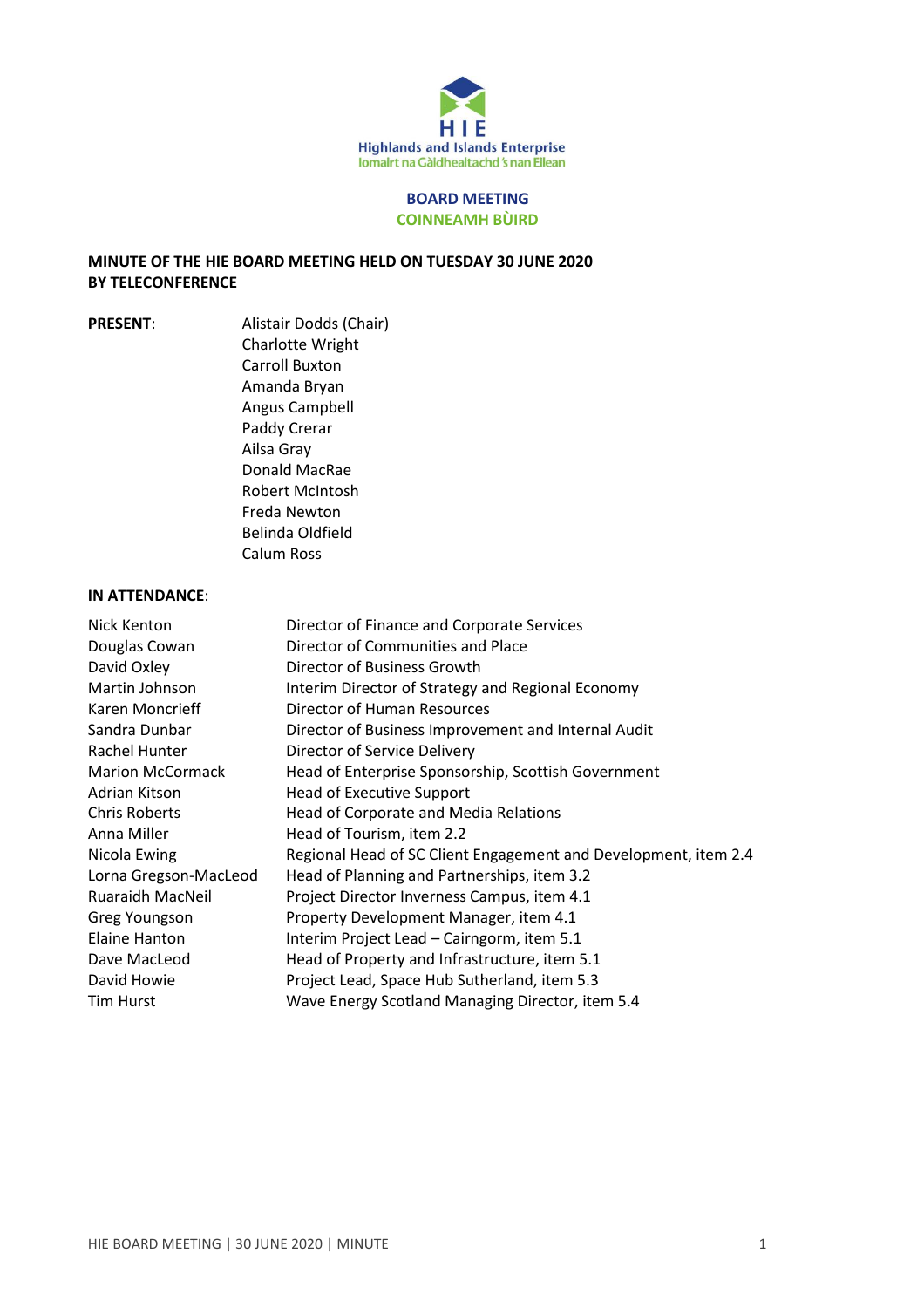#### **1 STANDING ITEMS CUSPAIREAN COTHROMACH**

### **1.1 Welcome and apologies**

The Chair welcomed everyone, including the Chief Executive, who was attending her first Board meeting following her return to full-time duties in June. Apologies were received from Mary McAllan, Director of Economic Development, Scottish Government. Marion McCormack, Head of Enterprise Sponsorship, Scottish Government attended on Mary's behalf.

### **1.2 Declarations of interest**

Rachel Hunter declared a conflict of interest in connection with Space Hub Sutherland, and would leave the meeting when this item was discussed.

It was noted that Paddy Crerar, Calum Ross and Freda Newton had interests concerning COVID funds, but would be able to take part in general discussion.

Amanda Bryan noted an interest as Chair of Crown Estate Scotland in the ScotWind bidding round, mentioned in the Chair and Chief Executive's update paper, and would leave the meeting if this matter were discussed.

With reference to Space Hub Sutherland, Angus Campbell noted hisrole as a board member of Scottish Natural Heritage. This was considered not to present a conflict of interest.

### **1.3 Minute of Board meeting held on 28 April 2020**

The minute was approved.

### **1.4 Matters arising from the minutes**

With reference to item 1.5, *Chair and Chief Executive Update*, the Director of Communities and Place clarified that a new capital fund for community-owned electricity networks applied to all seven such networks in Scotland, and that the total value of the fund was now £2m. All other matters arising from the minutes were covered in the meeting agenda.

### **1.5 Chair and Chief Executive update – June 2020**

The Chief Executive expressed her gratitude to all members of the HIE Board and Leadership Team for their support over the past year, when she had been away from work on a period of extended leave. Special thanks were due to Carroll Buxton, who had performed excellently as Interim Chief Executive.

There was continuing uncertainty over South Korean company CS Wind's future plans for wind tower manufacturing at Machrihanish, Argyll, in premises leased from HIE. An appeal against an interim interdict that HIE had obtained to prevent the company removing plant and equipment from the site was due to be heard on 4 July. *[Sentence removed in the interests of the effective conduct of public affairs.]*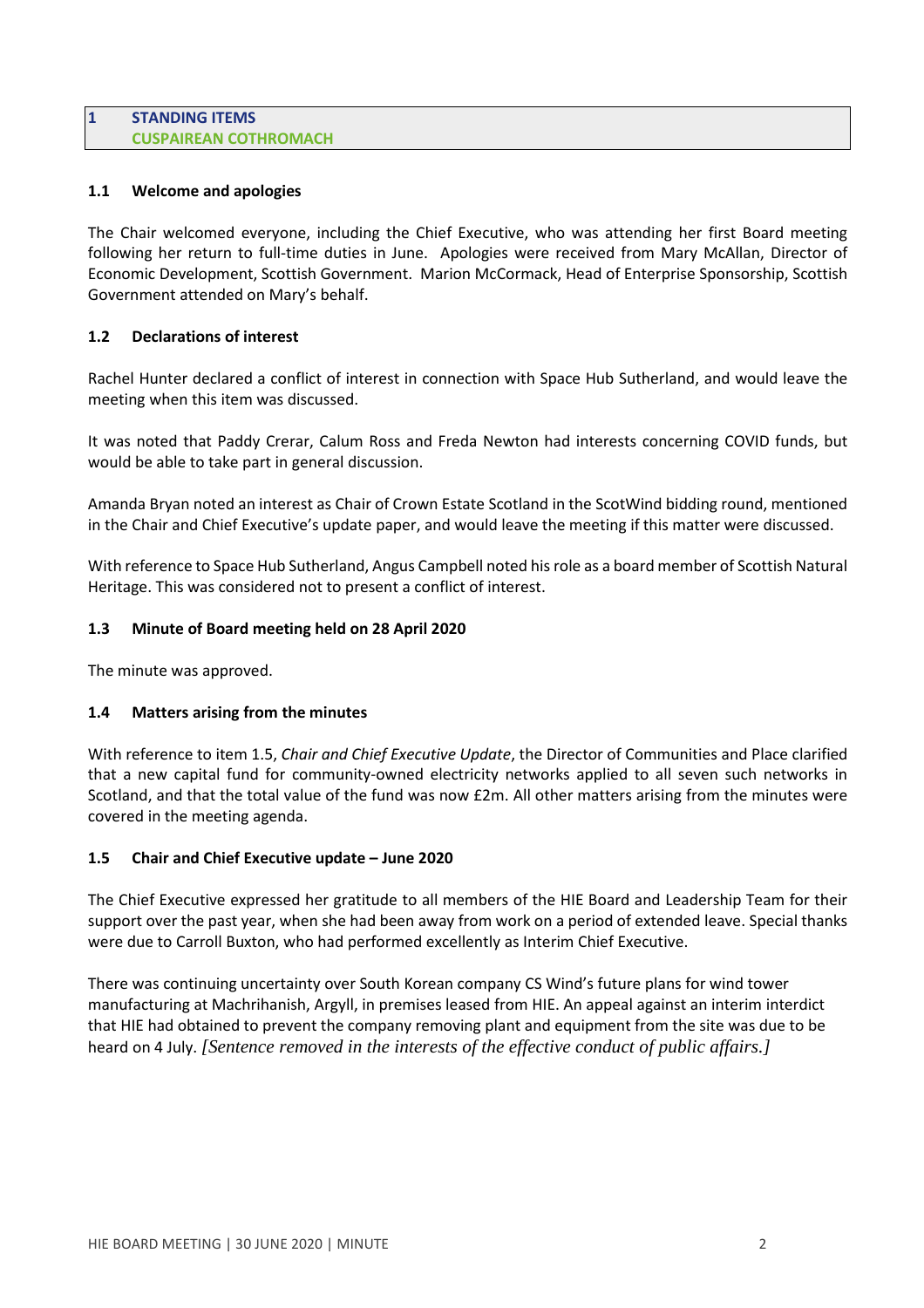The Interim Director of Strategy and Regional Economy reported that all remaining customers of HIE's Connected Communities broadband network in the Outer Hebrides had been contacted to discuss their future options when the service is decommissioned. There are now fewer than 100 ConCom customers, and 4G is expected to be the optimal solution. The network had been established by HIE to fill a gap in provision at a time when alternative broadband options did not exist in the islands, and was no longer viable.

### *[Paragraph removed owing to commercial sensitivity.]*

HIE's annual creative industries showcase, XpoNorth, had been delivered virtually this year because of COVID-19 restrictions. Its international lineup of leading industry professionals had attracted thousands of participants.

Capgemini's achievement in winning a major contract from the UK Ministry of Defence would result in around 250 jobs being created in the Inner Moray Firth area, and was very welcome news.

All HIE staff were continuing to work from home and work was under way to explore future ways of working effectively once office premises can safely be used again. Benefits from working remotely with digital technology had been identified. In addition to reducing the financial cost and environmental impact of travel, these included the ability to increase levels of cross-team working within the organisation and to support external collaboration with partners.

The Chair reported that, since his appointment in May, he had spent time meeting key individuals, including Benny Higgins, chair of the independent Advisory Group on Economic Recovery; fellow members of the Enterprise and Skills Strategic Board, and the HIE Board and Leadership Team. A full list of engagements was attached to the Chair and Chief Executive update, and suggestions made at these meetings would be brought back to a future Board meeting. A virtual meeting with HIE staff, conducted jointly with the Chief Executive, had been positively received.

Monthly meetings were now scheduled between the Chair and the Cabinet Secretary for Rural Economy and Tourism. While responding to COVID-19 impacts was the most urgent issue, these meetings were designed to look beyond the present situation and identify opportunities to strengthen economic and community resilience and accelerate recovery across the region.

The Board noted a series of appointments that the Chair had made, in line with HIE Board standing orders. Donald MacRae succeeds Alistair Dodds as Chair of HIE's Risk and Assurance Committee, and Calum Ross has been appointed as a committee member. Paddy Crerar is the new Chair of the HIE Remuneration Committee. Amanda Bryan is now the HIE Board representative on the Court of the University of the Highlands and Islands.

The Director of Business Improvement and Internal Audit updated the Board on a court case that had been brought against HIE in respect of funding awarded to Global Energy Group. Following an appeal hearing, the decision of the Inner House of the Court of Session had been issued this morning, 30 June 2020. The decision was in HIE's favour and the appeal was refused. The decision also recorded that the reclaiming motion was refused and that the judges saw no need to refer the case to the Court of Justice of the European Union for guidance. HIE would now pursue recovery of costs.. *[Sentence removed in the interests of the effective conduct of public affairs.]* The Director also confirmed that HIE had sent a note of the decision to the Scottish Government.

The Board welcomed news that SSE Renewables' decision to invest £580m in Viking Wind Farm in Shetland was expected to result in Ofgem approving plans for the Shetland interconnector. Members noted that other islands could also benefit hugely from interconnector investment and the Director of Business Growth confirmed that HIE was continuing to make a positive case for these areas.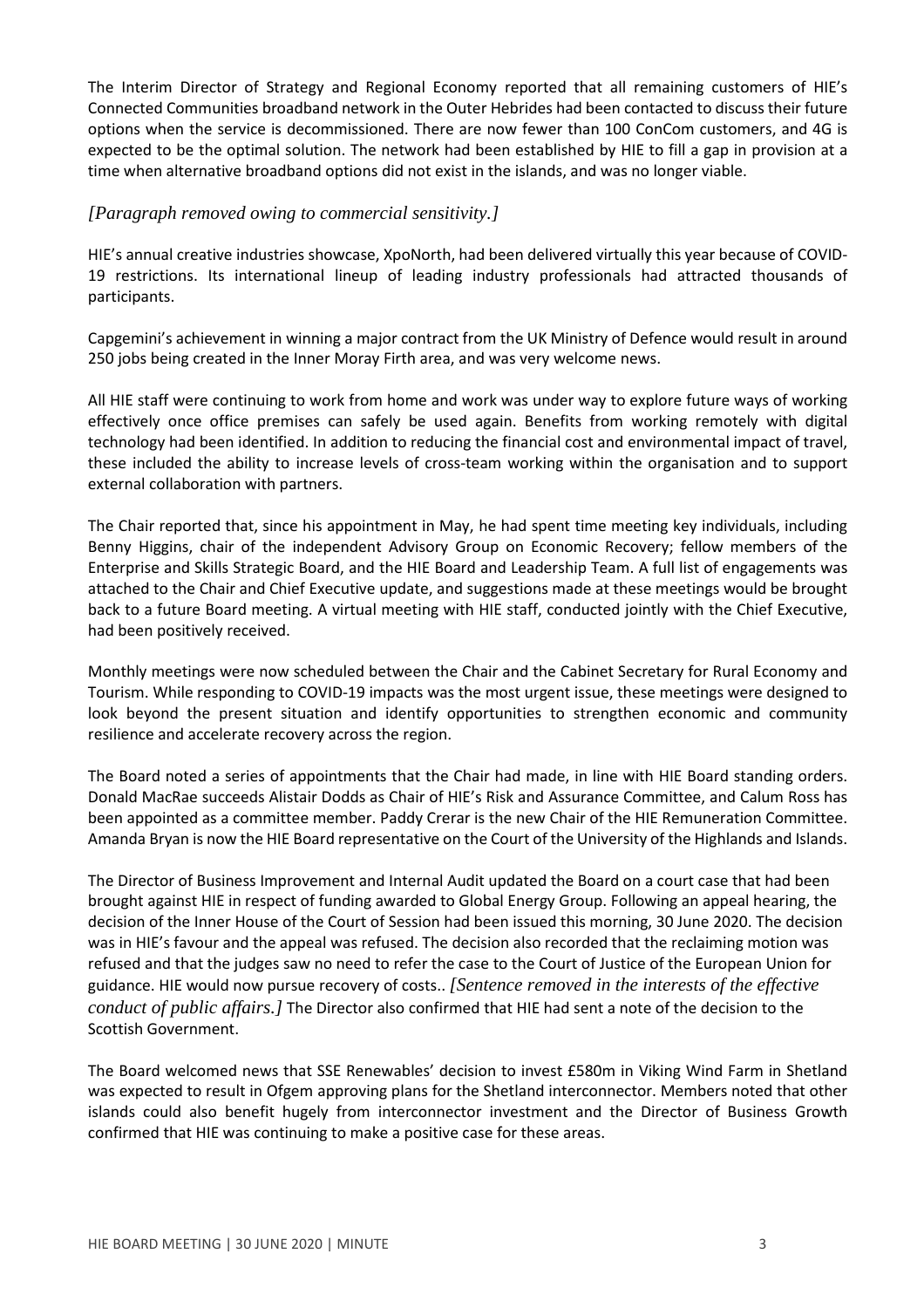In response to a question on the Scottish Land Fund, the Director of Communities and Place noted that HIE's role is that of delivery partner. Although demand was extremely high, there was currently no indication that the Scottish Government was looking to increase the size of the fund.

#### **2 COVID-19**

### **2.1 Strategic and operational planning – restart and recovery phase**

The Interim Director of Strategy and Regional Development presented a draft set of priorities and objectives for HIE relating to the planned Restart and Recovery phases of the national response to the economic impact of the COVID-19 pandemic. The paper drew on the work of the national Advisory Group on Economic Recovery chaired by Benny Higgins, as well as Scottish Government guidance on restart and recovery, and the outcomes of an internal HIE strategy and prioritisation exercise.

As at present, HIE would continue to collaborate with other economic and skills agencies and the Scottish Government to address COVID-19 challenges across the country as urgently and effectively as possible. Other specific actions identified in the paper were to:

- reprioritise HIE capital and revenue budgets;
- accelerate HIE's capital programme;
- deliver a COVID-19 marketing and communications plan;
- review the cohort of business and community groups working with HIE;
- enhance HIE's digital offering;
- refresh sectoral and thematic priorities;
- maintain focus on digital connectivity; promote the Highlands and Islands, and
- work with partners to bring forward projects within regional growth deals.

In addition, HIE would work with partners in the Convention of the Highlands and Islands to develop a series of eight related transformation opportunities that had been identified as priorities for local authorities, reflecting the strength of the region's natural and human capital. This would be a focus of current and upcoming dialogue between the Chair and Chief Executive of HIE and the political leaders and senior officers of local authorities.

The Deputy Chief Executive noted that work was under way to optimise HIE's organisational structure to align with present needs and opportunities. In addition to delivering the actions listed above, this would ensure that areas of increased focus, including net zero, fair work and inclusive growth, were properly resourced. Lockdown had provided opportunities to break down organisational silos and enhance flexible and cross-team working across HIE, while the agency's role in helping deliver funds to support businesses and communities affected by the pandemic had also provided valuable insights.

The Board endorsed the direction of travel set out in the paper, and discussed several issues that arose. Members emphasised that recovery would require collective effort, with HIE continuing to work in partnership with other organisations in the public, private and third sectors. It was also vital to maintain the agency's focus on remote and fragile parts of the region. Housing would play a role in recovery, including supporting efforts to retain and attract young people, and it was important to continue to identify and pursue actions to address climate change.

The severity of the COVID-19 impact on businesses meant that many were now focused on survival, not growth, and Brexit would present further challenges. Brave decision making would be required, with input from all HIE staff and Board members to transition swiftly from dealing with the urgent challenges of the present and target limited resources on the right priorities to optimise opportunities for future success.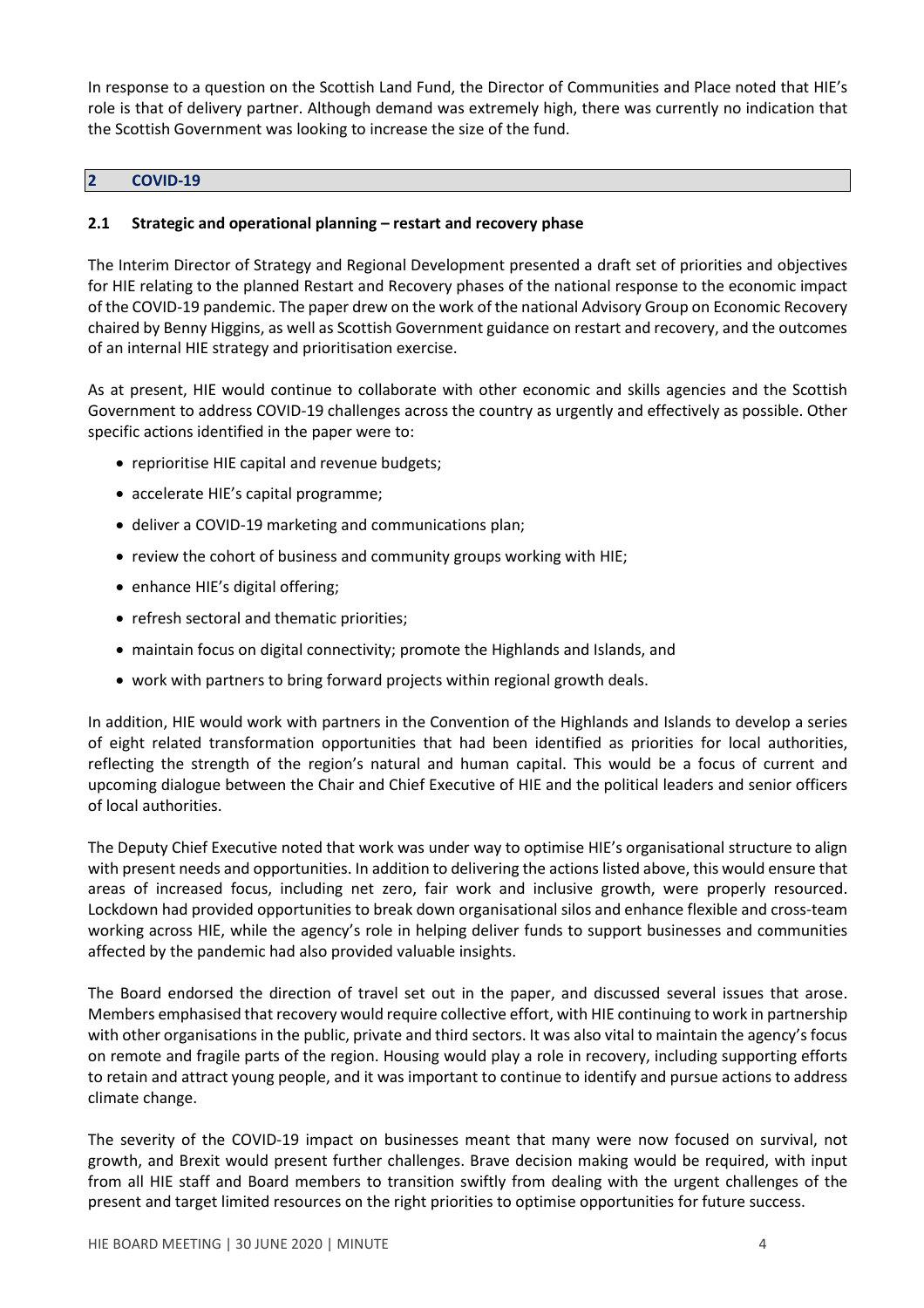It was agreed that the Advisory Group on Economic Recovery had put forward many good ideas, with further work now required by the Scottish Government and agencies to determine priorities. A new Programme for Government was expected in the autumn, closely followed by updated strategic guidance from the Scottish Government.

The Board endorsed the direction of travel outlined in the paper and noted that a draft operating plan and property and infrastructure strategy were being prepared for the August Board meeting. Members were invited to submit any further comments to the Interim Director of Strategy and Regional Economy by the end of July.

### **2.2 Tourism sector update**

### *Anna Miller joined the meeting.*

The Head of Tourism delivered a verbal update on issues affecting the sector, a key part of the regional economy which had been particularly badly hit by the impacts of COVID-19. Although over £8m worth of funding support had been distributed, many businesses were struggling and facing hard choices about whether reopening would be viable with social distancing measures in place. Plans were being developed for a phased reopening, with self-catering and outdoor hospitality businesses able to resume trading in early July and the sector as a whole from mid-month, providing public health guidance continued to support this. Public transport was another key issue, including ferries, which were currently operating at just 18% capacity.

Engagement with communities would play a vital role in supporting recovery for the sector and it was important for the industry to provide assurance that public health would not be compromised by reopening. VisitScotland was leading on consumer messaging.

The Scottish Tourism Recovery Taskforce was being chaired by the Cabinet Secretary for Rural Economy and Tourism. Highlands and Islands representatives included HIE Board members Freda Newton and Calum Ross. The taskforce was aligning its work with that of the Advisory Group on Economic Recovery and focusing on actions to stimulate consumer demand, support sectoral recovery, and attract private and public investment to build resilience. The Head of Tourism was also participating in a national Tourism Emergency Response Group that was currently meeting weekly.

Board members involved in the sector endorsed the update as an accurate and comprehensive summary. The question of whether social distancing should be implemented at one or two metres was critical. Quarantine was another area of great concern in the industry, as was the possibility of border closure. VisitScotland had a vital role to play in demand generation, but the cost of reopening would be too high for some businesses, particularly given the need for protective screens, signage and personal protective equipment. The scale of the impact was currently being masked by the furlough scheme and future job losses would be inevitable.

Concerns were also expressed that the loss of trade from cruise ships would be highly damaging for some of the region's more remote communities. The Head of Tourism informed the Board that HIE had been invited to join a new Cruise Tourism Recovery Working Group, also chaired by the Cabinet Secretary for Rural Economy and Tourism.

The Chief Executive offered to arrange a call for further discussion with the Board members directly involved in the industry, to help define priorities and shape HIE's response. It was agreed that bank support would be essential for many businesses, and that HIE should also be active in helping to inform government decision making, both at Holyrood and Westminster.

### **2.3 Report on COVID-19 business funds**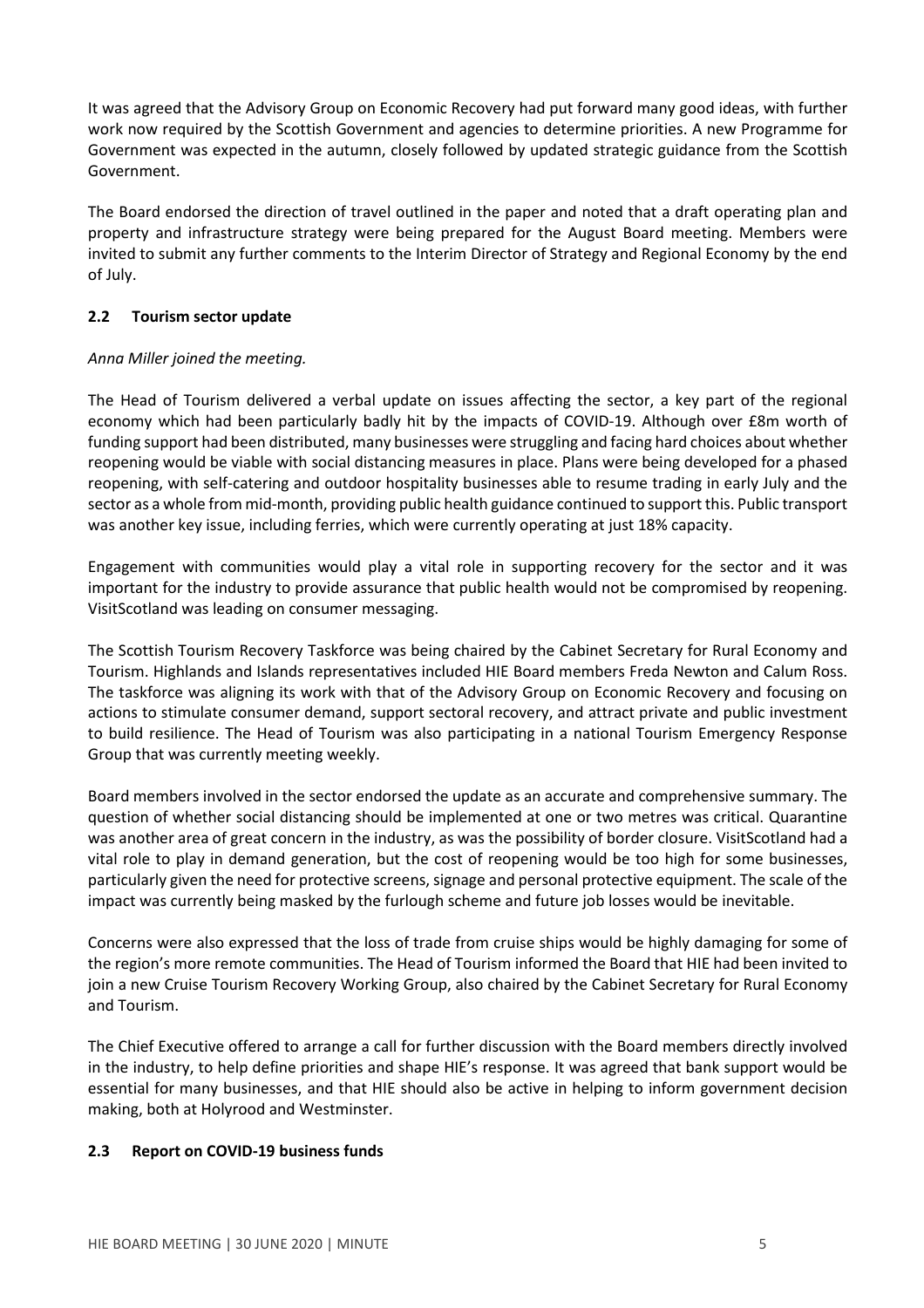The Deputy Chief Executive reported on the current position regarding two Scottish Government hardship funds for businesses severely affected by COVID-19: the Creative, Tourism and Hospitality Enterprises Hardship Fund (the Hardship Fund) and the Pivotal Enterprises Resilience Fund (PERF). Scottish Enterprise had been appointed lead agency responsible for management and disbursement of these funds on behalf of Scotland's enterprise agencies and had engaged a third-party contractor, Umi, to appraise applications to the Hardship fund and PERF applications for less than £25k.

HIE led on strategic decision making relating to the Highlands and Islands, including assessing applicants' local, regional and national importance, as well as appraising PERF applicationsfrom the region. Staff in teams across the region had also taken a hands-on approach to support and guide applicants, many of whom reported difficulties and expressed frustration with the online application process. Both funds were now closed to new applications and HIE was undertaking a review process, including managing appeals from PERF applicants who had initially been unsuccessful.

The Hardship Fund had attracted 858 applications from the region with a total value of £13,463,919 – 363 of which had originally been approved, with a value of £3,199,310. PERF had attracted 983 applications (£73,334,466) and 345 had been approved (£17,952,036). HIE had established an appeals committee which had to date considered 184 appeals. Eight appeals had been upheld, resulting in new or increased awards totalling £549,436. The final date for accepting appeals would be 3 July 2020.

## [*Paragraph removed in the interests of the effective conduct of public affairs.]*

The Board welcomed the very significant levels of funding that had been distributed to Highlands and Islands businesses affected by the pandemic and expressed their gratitude to HIE staff who had put in a huge effort to deal urgently with an exceptionally high volume of applications. It was also acknowledged that the Scottish Government and other agencies had acted swiftly to meet the challenge of creating these new funds and establishing systems and processes to manage them at a time of international emergency.

[*Paragraph removed in the interests of the effective conduct of public affairs.]*

### **2.4 Community Fund update**

### *Nicola Ewing joined the meeting.*

The Regional Head of SC Client Engagement and Development updated the Board on the delivery of the Scottish Government Supporting Communities Fund (SCF), which HIE was administering to support communities across the region that had been affected by COVID-19. The report also outlined other activities being delivered by HIE and partners to support communities and the third sector in response to the pandemic.

Delivered through community anchor organisations, the SCF programme for the Highlands and Islands had been approved by the HIE Board on 7 April 2020. It had an initial value of £3m, subsequently raised to £4m and with the potential to reach £5m if required. SCF was being used to support a range of actions including staff and volunteer coordination; emergency food supplies, travel costs, personal protective equipment and other emergency expenditure. A total of 148 projects had been approved across the region since April, with a total value of £3.2m, more than two-thirds of which (£2.2m) had already been paid out.

HIE was working with other bodies, including local authorities, to ensure different forms of support were being effectively coordinated, and sharing intelligence gathered from communities with the Scottish Government. Administering the fund had created new contacts with some community organisations that HIE had not previously been working with, and it was recognised that this opened up possibilities for future engagement as the focus of this work moves on to supporting resilience. There were plans to review the programme's performance, with feedback from communities that had and had not been supported, and to learn lessons.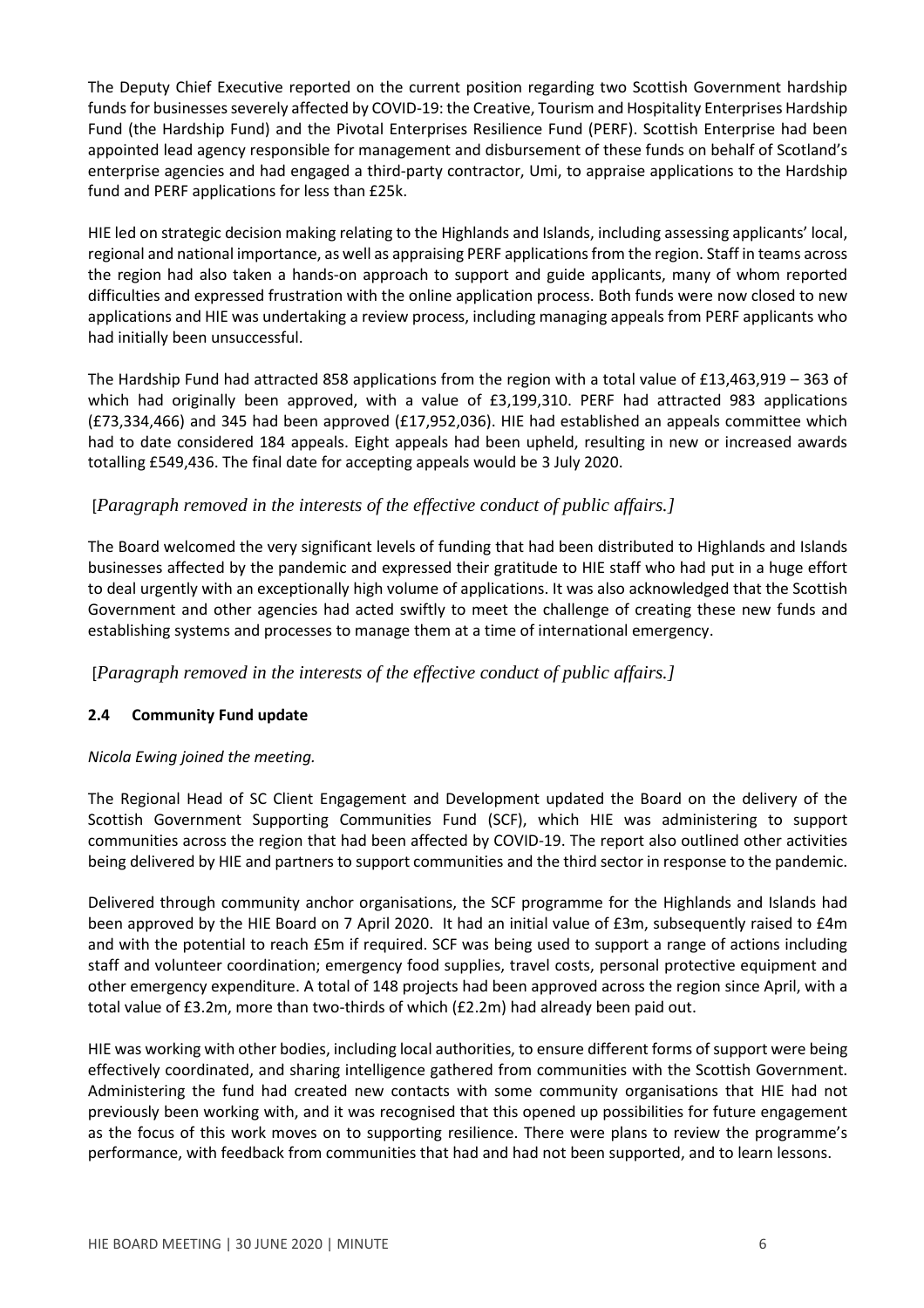The Board welcomed the report, noting that the programme had been delivered very effectively in all parts of the region, and thanked the team for their hard work.

*Nicola Ewing left the meeting.*

## **2.5 COVID-19 Risk Register**

The Board noted a high-level summary of HIE's COVID-19 risk themes, drawn from a dedicated risk register created to support understanding and adjustments required in relation to COVID-19 issues. The COVID-19 register complements HIE's full Corporate Risk Register and will in future focus on restart and recovery. It considered both the impact of the pandemic on the region's economy and on HIE itself. Key risk themes included disproportionate impact to rural areas, client-focused challenges and intelligence; access to markets, and HIE's internal prioritisation of resources, including supporting staff to adapt to new ways of working.

### **3 RESOURCES AND GOVERNANCE GOIREASAN IS RIAGHLACHAS**

### **3.1 Financial statement**

The Director of Finance and Corporate Services presented a statement, summarising the financial position for the first two months of 2020-21.

Capital spend of £1.55m was 12% behind straight line, while revenue spend was 3.2% behind. COVID-19 was affecting performance in several ways, including causing business units to focus more on dealing urgently with PERF applications and less on HIE's own discretionary commitments. It was anticipated that demand for HIE revenue support was likely to rise following the scheduled closure of some government funding schemes to support businesses affected by COVID-19. The Finance team was working through different scenarios and information from teams to forecast future expenditure and inform effective budget planning

There was good newsregarding HIE's backdated VAT liability from April 2014 to March 2020. Negotiations with HMRC were now concluded in sufficient time to be put through the 2019-20 HIE annual accounts. The liability would be £2.7m, plus interest that was yet to be finalised but expected to be within available resources. Methodology for future VAT calculation would need to be discussed with HMRC.

HIE's preparation of the 2020-21 annual report and accounts had been running closely to schedule, in spite of COVID-19 impacts, with the consolidation pack submitted to Audit Scotland on deadline (12 June), and the annual report half a day later than planned, on 22 June. However, the challenges of lockdown working now mean that Audit Scotland will be unable to complete their audit until mid-September, and not early August as originally timetabled. It is therefore expected that the accounts will not be laid in the Scottish Parliament and made public until the end of September, which is after HIE is due to appears at a budget session of the parliament's Economy, Energy and Fair Work Committee.

# [*Paragraph removed in the interests of the effective conduct of public affairs.]*

Issues discussed by the Board included the potential for slippage in the capital budget. HIE was aware of this, and the Director reported that both capital and revenue risks would be revisited following budget reviews in the first and second quarter of the year. A revised capital programme was being prepared that would seek to use potential slippage, although new guidance could mean that Scottish Government consent would be required before HIE could repurpose capital or revenue spend over £1m. It was noted that levels of commitment for both budgets were lower than usual at this point in the year, largely as an impact of the need to focus on HIE's role in delivering COVID-19 funds. The pandemic was also affecting the work of Wave Energy Scotland, and there was a risk of both capital and revenue slippage here too. – [*Paragraph removed in the interests of the effective conduct of public affairs.]*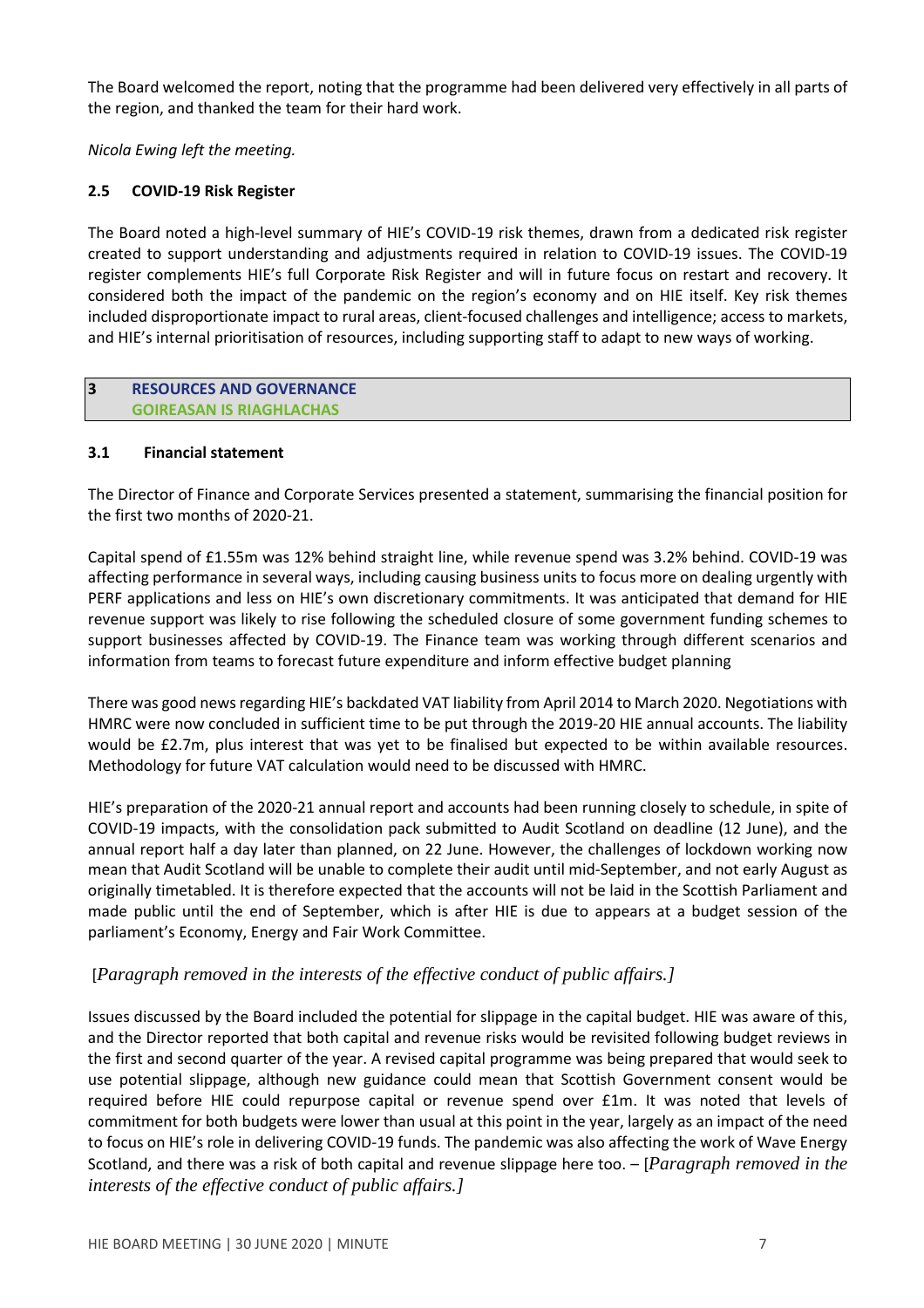The Board also noted that work was ongoing to gather evidence in respect of expenditure of EU funding under HIE's creative industries programme, and urged staff to maintain focus on this issue.

## **3.2 Performance update**

The Head of Planning and Partnerships presented a summary of HIE's performance in 2019-20, which showed that the out-turns achieved against eight out of 12 primary output measures were either within or over the target range. HIE's activities and investments were expected to deliver 646.75 FTE jobs created or retained across the region, with an average wage of £28,058. This included 80.5 FTEs in fragile areas, with an average salary of £22,085.

HIE's performance reflected wider economic conditions, such as uncertainty caused by Brexit. COVID-19 had also had an impact towards the end of the year, including affecting data capture. Out-turns that fell below target range were: increase in international sales (£33.1m achieved against a target range of £35-45m); number of new international exporters (13 / 25-30); number of clients newly engaged in fair work practices (21 / 35-40), and number of community organisations with increased capacity (17 / 20-25).

Looking ahead, it was anticipated that demand for HIE resources would increase to support economic recovery and maximise opportunities. With revenue budgets under particular pressure, it would be critical for HIE to seek to optimise external funding. Additional activity measures would be introduced to capture resilience, restart and recovery from COVID-19 impacts, and to support the transition to a net-zero carbon economy. A new inclusive growth model was being developed, as was a property and infrastructure plan.

The Board welcomed the update, but asked for future reports to avoid unnecessary jargon and use more plain language to aid understanding and decision-making.

### **3.3 Corporate Risk Register**

The Board welcomed the latest HIE Corporate Risk Register, noting that improvements made to the layout had made the document more accessible. The register categorised risk according to themes, including: economic resilience and recovery; major projects; financial and budgetary risks; organisational strategy and delivery, information and systems, and client-related challenges. Risk appetite statements had also been updated and would help inform activity and decision making.

### **3.4 Risk and Assurance Committee minute – 02 June 2020**

Donald MacRae, as Chair of the Risk and Assurance Committee, presented the draft minute of the most recent meeting. Matters that were highlighted included Audit Scotland's section 23 report, *Highlands and Islands Enterprise: Management of Cairngorm Mountain and Funicular Railway*. This had concluded that hard decisions lay ahead for HIE regarding Cairngorm Mountain, underlining the need for rigorous work to prepare and scrutinise the business case that would be presented to the Board later in the year.

Work was progressing to compile evidence of ERDF investment in HIE's Creative Industries Network and Conference Programme 2014-2017. *[Sentence removed in the interests of the effective conduct of public affairs.]*

Following discussion, it was agreed that the Committee Chair and the Head of Business Improvement and Internal Audit would review the committee's terms of reference, including giving consideration as to whether a specific reference to health and safety should be added.

### **3.5 Risk and Assurance Committee annual report**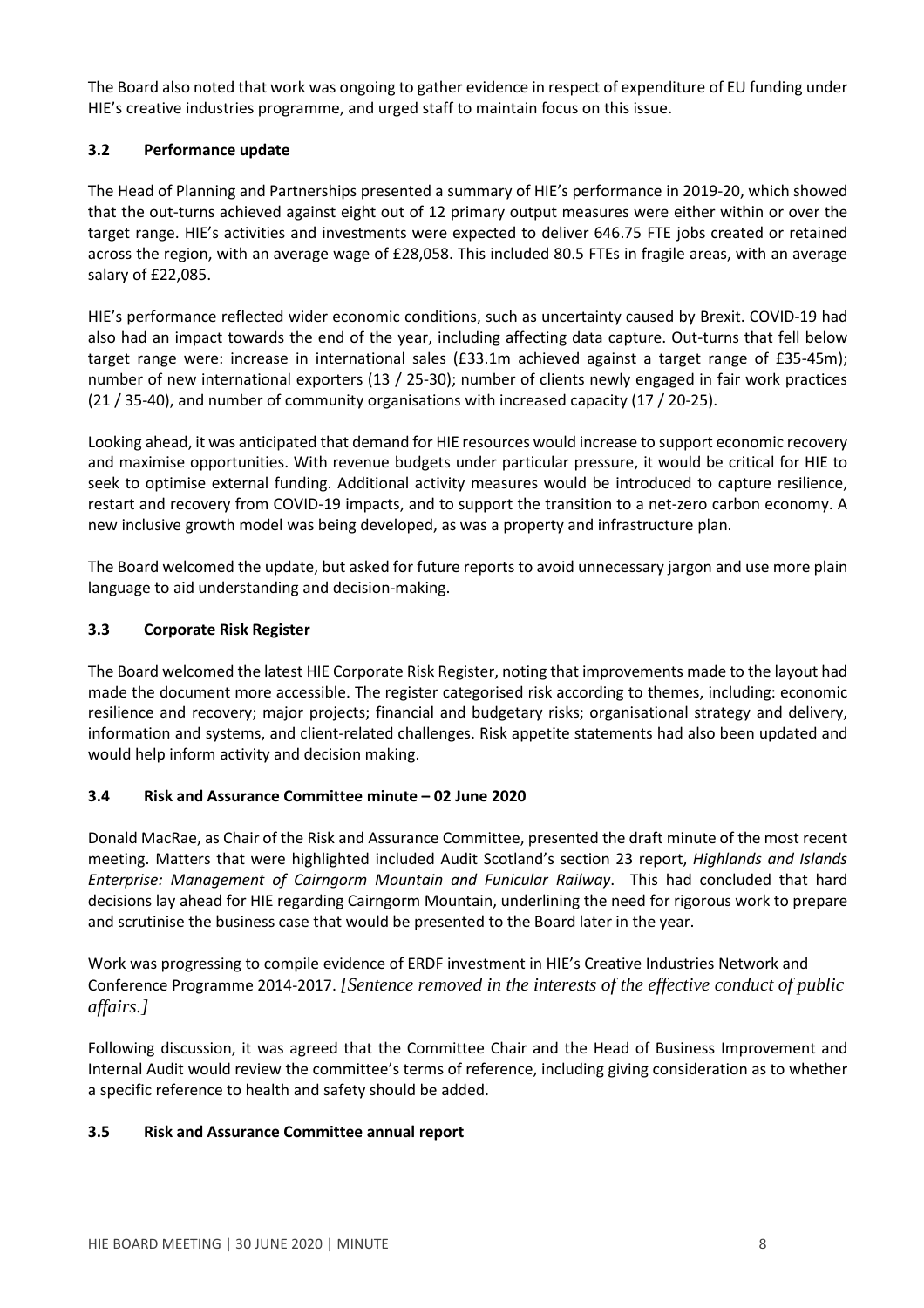The Board welcomed the 2019-20 annual report of the HIE Risk and Assurance Committee. The Scottish Government Audit and Assurance Committee Handbook states that an annual report should be provided as part of the committee's approach to communication and reporting.

### **3.6 Cairngorm Mountain Scotland Ltd: extension to board appointments - homologation**

The Board homologated a decision to extend the appointments of Board members of HIE subsidiary Cairngorm Mountain (Scotland) Ltd for a further year, to the end of June 2021, noting that this would provide consistency during a time of considerable challenge for the business.

#### **4 INVESTMENT DECISIONS CO-DHÙNAIDHEAN AIRGEAD-TASGAIDH**

### **4.1 Inverness Campus – sale of plots 3, 4 and 5**

### *Greg Youngson joined the meeting.*

HIE's Property Manager presented a paper recommending the sale of 3.44 acres net developable land (4.27 acres gross) at Inverness Campus to NHS Highland. The land, comprising plot 4 and parts of plots 3 and 5, would be used to develop a £30m elective care centre for orthopaedics and ophthalmology, with capacity to treat 1,800 in-patients and 45,000 out-patients annually. It was also proposed to grant an option to NHS Highland over the remainder of plot 3 for two years.

This development would complement plans by HIE and the University of the Highlands and Islands for a Life Sciences Innovation Centre, and was strongly aligned with the campus development strategy. The proposed design was consistent with the high quality expected at Inverness Campus and use would be restricted by a section 32 agreement.

*Ruaraidh MacNeil joined the meeting.*

[*Paragraph removed in the interests of the effective conduct of public affairs.]*

*Ruaraidh MacNeil and Greg Youngson left the meeting.*

**5 UPDATES CUNNTASAN AS ÙR**

### **5.1 Cairngorm Update**

*Elaine Hanton and Dave MacLeod joined the meeting.*

The Interim Project Lead – Cairngorm and the Head of Property and Infrastructure presented an update on progress with various inter-related workstreams at Cairngorm Mountain. As reported to the Board on 28 April, the full business case that will examine a range of options for investment at Cairngorm, including a solution for the funicular railway, had been delayed due to COVID-19. Good progress had been made and the full business case was now due to be presented at a special meeting of the HIE Board, to be held on 29 July 2020. A further meeting of the Cairngorm Sub-group will take place in advance of the full Board, on 17 July.

Operating company Cairngorm Mountain (Scotland) Ltd (CMSL), a subsidiary of HIE, was planning to reopen the resort on a phased basis from 15 July, in line with national guidance. Up to 18 staff, of a total 26, would be brought out of furlough between 6 July and 3 August. Elements that would remain closed included the Cas bar, tubing slides and base station. The Scottish Manufacturing Advisory Service (SMAS) was providing advice to CMSL.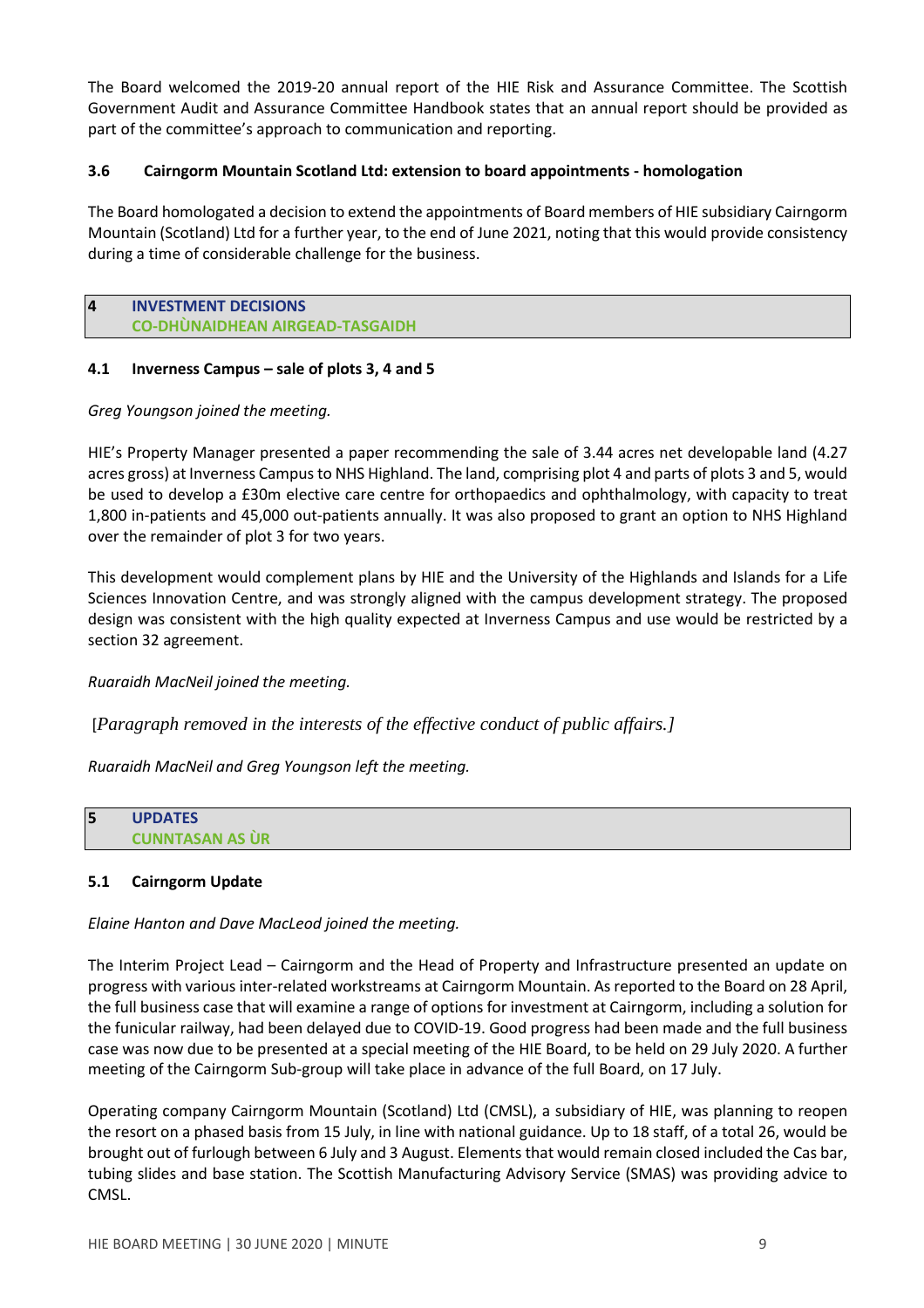The Board homologated a decision by the Chair and Chief Executive of HIE to extend the appointments of external members of the CMSL Board (subject to their agreement) to 30 June 2021. This matter had previously been discussed at the Risk and Assurance Committee and Cairngorm Sub-group.

A meeting of the Cairngorms National Park Authority (CNPA) Planning Committee on 22 May had approved HIE's planning application to carry out strengthening works on the funicular infrastructure, and HIE staff were now working with CNPA to ensure conditions attached to the approval will be delivered in full. Stage 1b approval of the safety case for these works had also been confirmed by the Department of Transport. A construction programme for the funicular was being developed with external project managers Perfect Circle, indicating a return to service during winter 2021-22.

Audit Scotland had published its Section 23 Report, *Highlands and Islands Enterprise: management of Cairngorm mountain and funicular railway*, on 18 June, and the Scottish Government had published its own review on the same day. Both reviews concluded that HIE had acted appropriately in procuring the previous operator at Cairngorm. Key findings and actions being taken by HIE in response were summarised in the update paper. A Scottish Government gateway review of HIE's Cairngorm programme had been conducted in June and its findings would follow in due course.

## *[Paragraph removed in the interests of the effective conduct of public affairs.]*

HIE is now releasing revenue funding to CMSL on a quarterly basis. Planned funding for the second quarter – July-September 2020 – needs to be revised now that summer reopening has been agreed. CMSL's accountants are preparing new cashflow projections which will be considered by the HIE Leadership Team.

Engagement is being planned to update stakeholders, including the Funicular Response Group, Scottish Government, statutory bodies, the Cabinet Secretary for Rural Economy and Tourism, MSPs and the local MP. Public engagement on the second phase of masterplanning development is being lined up for July.

In response to a question on the Audit Scotland review, the Director of Business Improvement and Internal Audit confirmed that HIE's procurement process had followed best practice and was fully compliant with guidelines, including the provision to allow moderation.

The Chair noted that the special Board meeting on 29 July would require adequate time to consider the full business case in detail, and also urged staff to be mindful of the risk of optimism bias when considering a timeline to bring the funicular back into service. It was also recommended that the team should seek a 'critical friend' to review the business case informally and provide feedback before it is submitted to the HIE Board. The team accepted this suggestion.

*Elaine Hanton and Dave MacLeod left the meeting.*

### **5.2 Space programme update**

*As the meeting was over-running, Amanda Bryan had to leave at 1510, with apologies.*

The Interim Director of Strategy and Regional Economy provided an update on space-related activities in the Highlands and Islands.

At the suggestion of the Scottish Government, the Scottish Space Industry Leadership Group (SSILG) had formed a working group to support cooperation among spaceport developersin Scotland. SSILG had developed a concordat that HIE, as developer of Space Hub Sutherland, has been invited to sign, along with all other Scottish spaceports.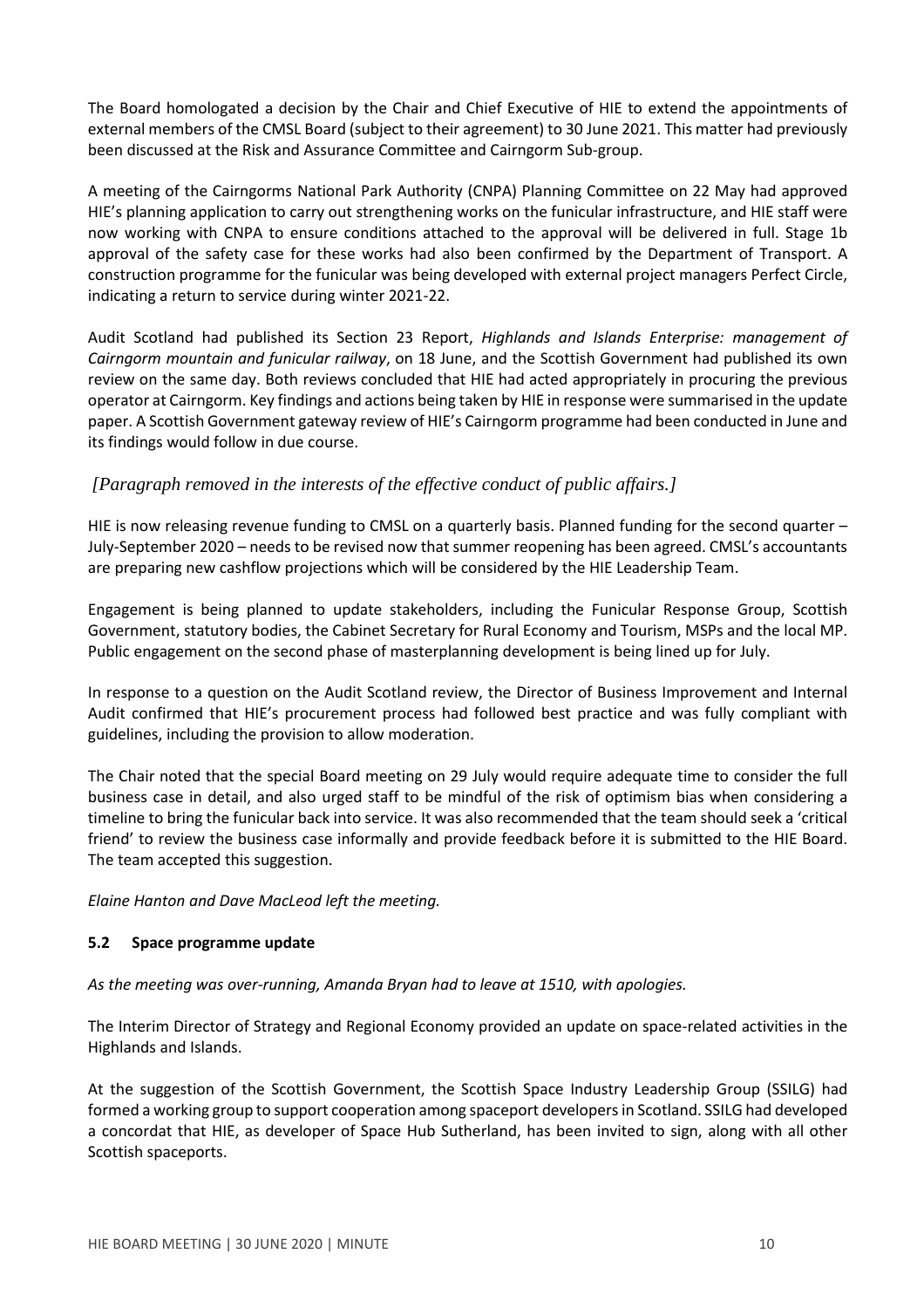HIE staff continue to work closely with the UK Space Agency. Opportunities are currently being explored to hold more regular senior meetings with UKSA and to access recent market assessments. There is also regular liaison with the Scottish Government, particularly through the Scottish Government Space Group and with the Industrial Sectors team which is currently reviewing Scottish spaceports and their intended customers.

In advance of forthcoming Board consideration, HIE is currently seeking confirmation that Space Hub Sutherland continues to be considered a national strategic project, aligned with the infrastructure plans of both the Scottish and UK Governments. HIE policy on space is being reviewed in light of these discussions. Any changes that may be considered necessary will be brought back to the Board.

# *[Paragraph removed in the interests of the effective conduct of public affairs.]*

It was noted that, as part of its due diligence for Space Hub Sutherland, HIE staff were likely to consider aspects that could benefit other space-related activity across the region. Information would be shared with area teams to draw out the views of other spaceports and space-related organisations in the region.

**5.2** *[Paragraph removed in the interests of the effective conduct of public affairs.]*

*At 1528, Robert McIntosh had to leave the meeting.*

*[Paragraph removed in the interests of the effective conduct of public affairs.]*

*At 1540, Martin Johnson had to leave the meeting.*

*[Paragraph removed in the interests of the effective conduct of public affairs.]*

*[Paragraph removed in the interests of the effective conduct of public affairs.]*

*At 1600, Carroll Buxton, Marion McCormack and Freda Newton had to leave the meeting.*

*[Paragraph removed in the interests of the effective conduct of public affairs.]*

*Rachel Hunter rejoined the meeting*

### **5.2 Wave Energy Scotland update**

*Tim Hurst joined the meeting.*

The Managing Director of Wave Energy Scotland (WES) presented the latest update, noting that, although progress was being hampered by the COVID-19 pandemic, WES was continuing to manage its overall programme successfully. Having now worked with over 200 organisations and invested almost £40m in 88 innovation projects, the HIE subsidiary had secured its place as the world's largest wave technology innovation programme.

# *[Paragraph removed in the interests of the effective conduct of public affairs.]*

Since February 2020, WES had progressed its innovation programme, with 15 projects currently active at different stages. These included two wave energy convertors that had been expected to be deployed for real sea testing in Orkney in the summer. Fabrication delays owing to COVID-19 meant there was some slippage, however. Projects in the materials programme and power take-off programme were similarly affected, and there was uncertainty over two advanced control systems projects that required access to wave tanks at the University of Edinburgh that were currently closed.

*[Paragraph removed in the interests of the effective conduct of public affairs.]*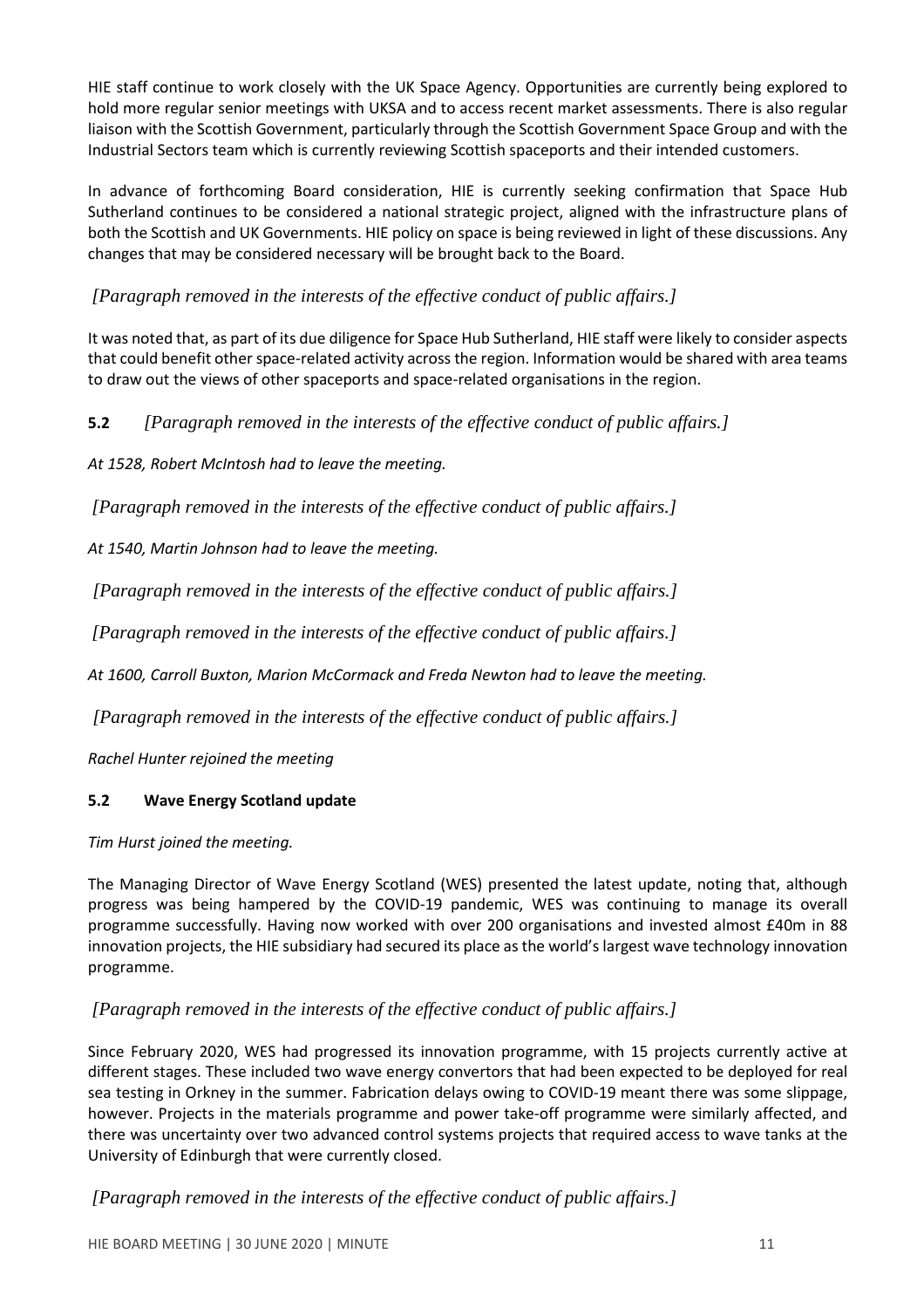The Board welcomed the update and agreed that the Chair would send a letter of appreciation to the WES team. The company had devised and implemented an innovative model that had proven highly successful, with the potential to be applied in other creative innovation calls. It would be important to make a strong case for continuing support from the Scottish Government to sustain momentum for Scotland's wave sector and retain expertise within the company. WES had an important role to play in delivering Scotland's net-zero carbon ambitions, and it was agreed that HIE would press the case for its inclusion in the forthcoming Programme for Government.

### *Tim Hurst left the meeting.*

### **6 ITEMS FOR INFORMATION CUSPAIREAN AIRSON FIOSRACHADH**

### **6.1 COVID-19 ferry services – capacity reductions**

The report was noted. The Board expressed a desire for access to ports to be available to a range of operators during COVID-19 restrictions, and welcomed assurance from the Chief Executive that this point had been made in HIE's response to Transport Scotland.

### **6.2 COVID-19 HIE client insights June 2020**

This paper was noted.

### **6.3 COVID-19 economic impact on the Highlands and Islands**

This paper was noted.

### **6.4 COVID-19 economic recovery – Advisory Group report**

This paper was noted.

### **6.5 HIE Publication Scheme quarterly approvals: January – March 2020**

This paper was noted. The latest approvals list will be published on the HIE website.

### **6.6 HIE Publication Scheme Account Management Status Report**

This paper was noted.

### **6.7 Any other business**

There was no other business.

#### **6.8 Forthcoming meeting dates**

- 17 July 2020, Cairngorm Sub-group
- 29 July 2020, Board (additional meeting)
- 11 August 2020, Risk and Assurance Committee (tbc)
- 25 August 2020, Board